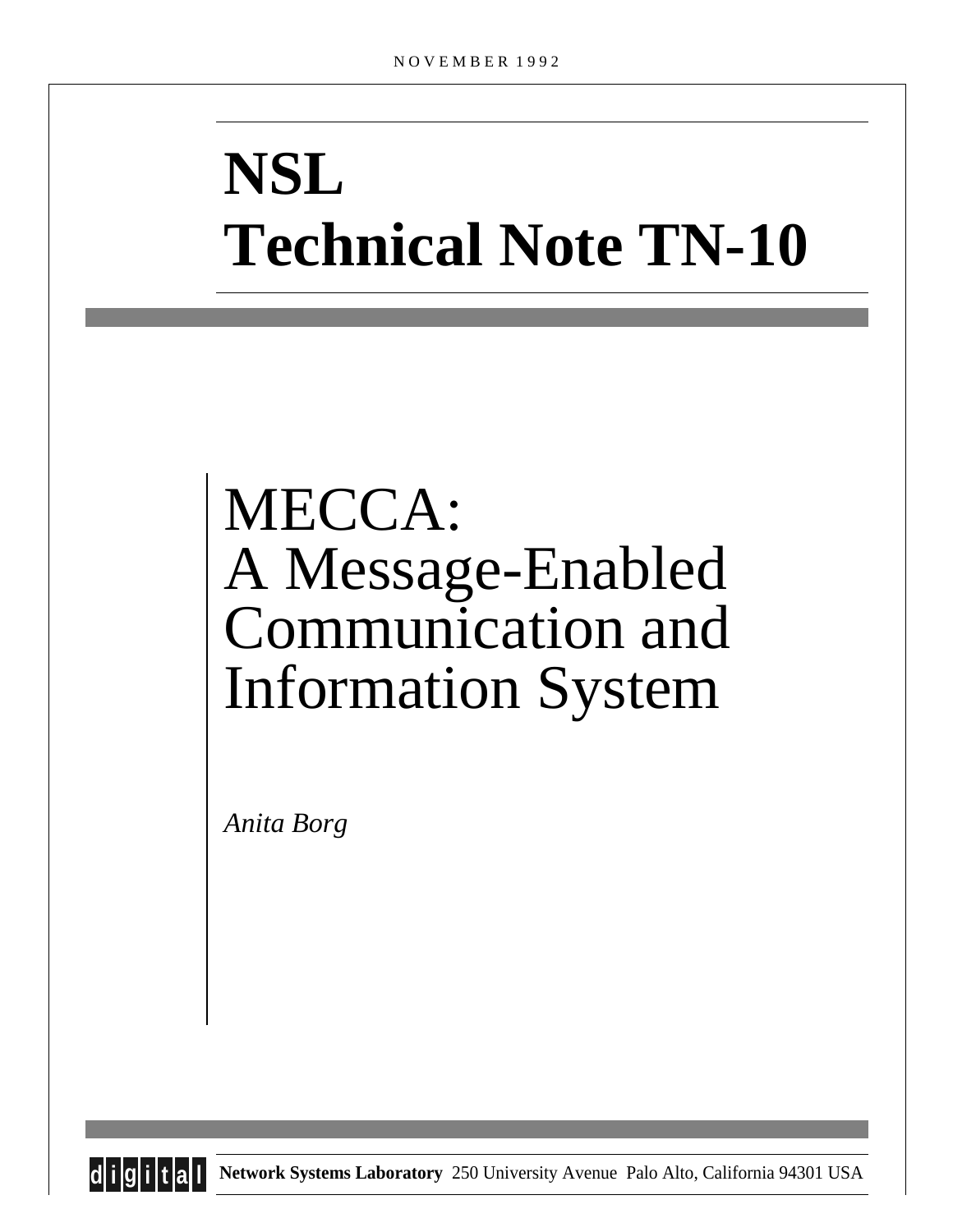The Network Systems Laboratory (NSL), begun in August 1989, is a research laboratory devoted to components and tools for building and managing real-world networks. Current activity is primarily focused on TCP/IP internetworks and issues of heterogeneous networks. NSL also offers training and consulting for other groups within Digital.

NSL is also a focal point for operating Digital's internal IP research network (CRAnet) and the DECWRL gateway. Ongoing experience with practical network operations provides an important basis for research on network management. NSL's involvement with network operations also provides a test bed for new tools and network components.

We publish the results of our work in a variety of journals, conferences, research reports, and technical notes. This document is a technical note. We use this form for rapid distribution of technical material. Usually this represents research in progress. Research reports are normally accounts of completed research and may include material from earlier technical notes.

Research reports and technical notes may be ordered from us. You may mail your order to:

Technical Report Distribution Digital Equipment Corporation Network Systems Laboratory - WRL-1 250 University Avenue Palo Alto, California 94301 USA

Reports and notes may also be ordered by electronic mail. Use one of the following addresses:

| Digital E-net: | DECWRL::NSL-TECHREPORTS    |
|----------------|----------------------------|
| Internet:      | NSL-Techreports@pa.dec.com |
| UUCP:          | decwrl!nsl-techreports     |

To obtain more details on ordering by electronic mail, send a message to one of these addresses with the word ''help'' in the Subject line; you will receive detailed instructions.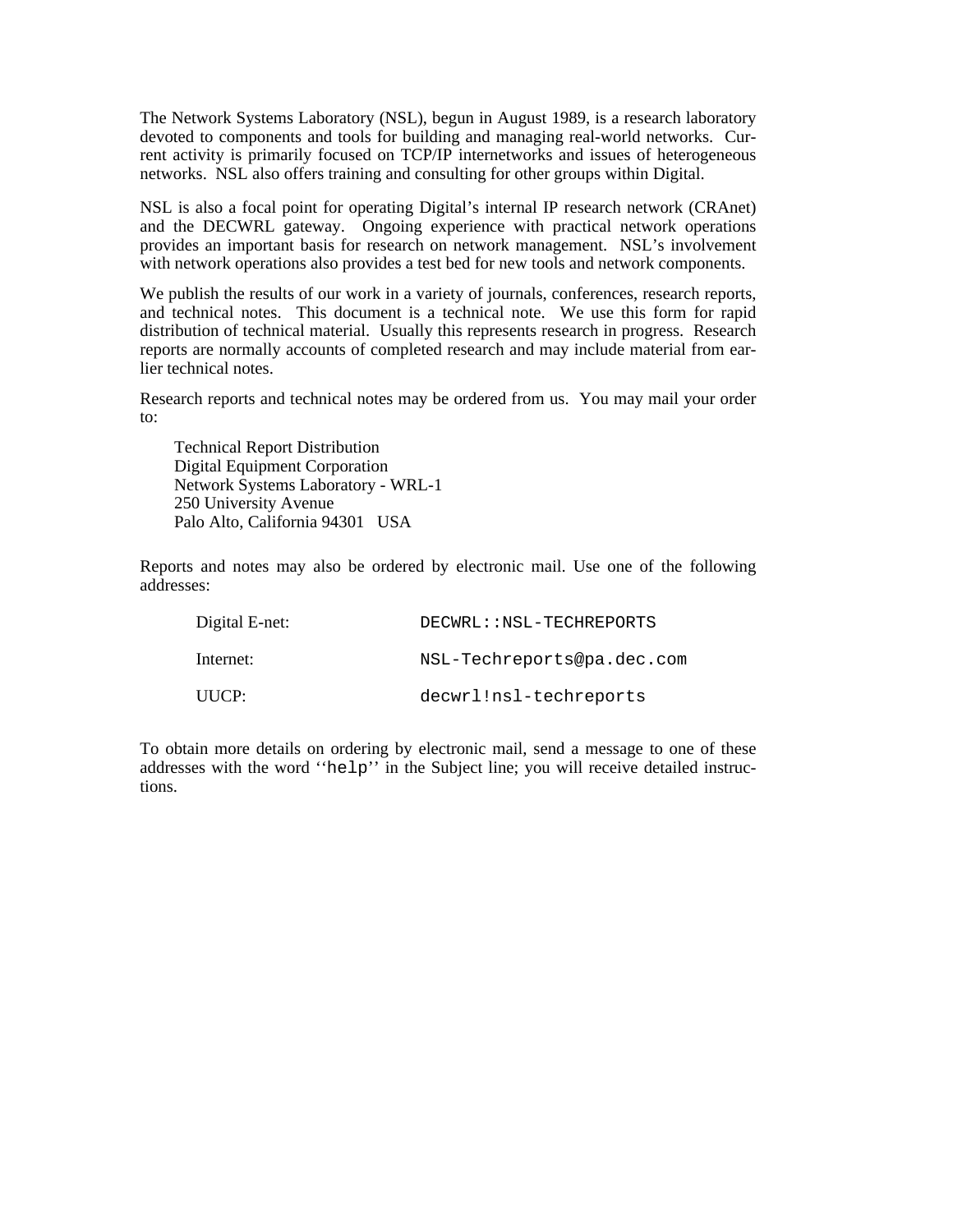## **MECCA: A Message Enabled Communication and Information System**

**Anita Borg**

**November, 1992**

### **Abstract**

This note describes the design principles, functionality and prototype of the MECCA communication and information system. MECCA provides automatic administration of a membership-based electronic mail community.

Copyright 1993 Digital Equipment Corporation



**d i g i t a l Network Systems Laboratory** 250 University Avenue Palo Alto, California 94301 USA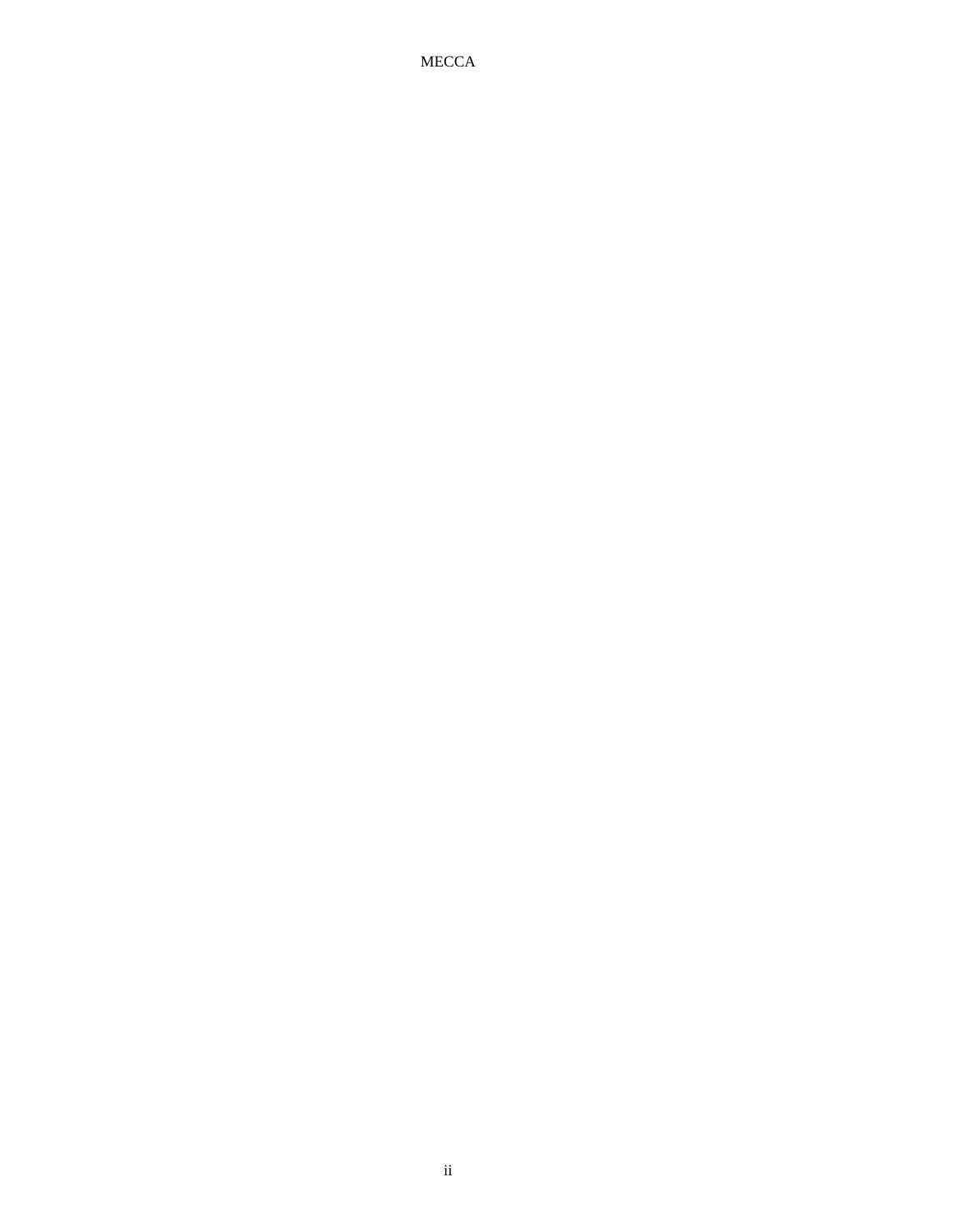## **Table of Contents**

| 3 |
|---|
| 3 |
|   |
| 6 |
| 6 |
|   |
|   |
|   |
| 8 |
| 9 |
| 9 |
| 9 |
|   |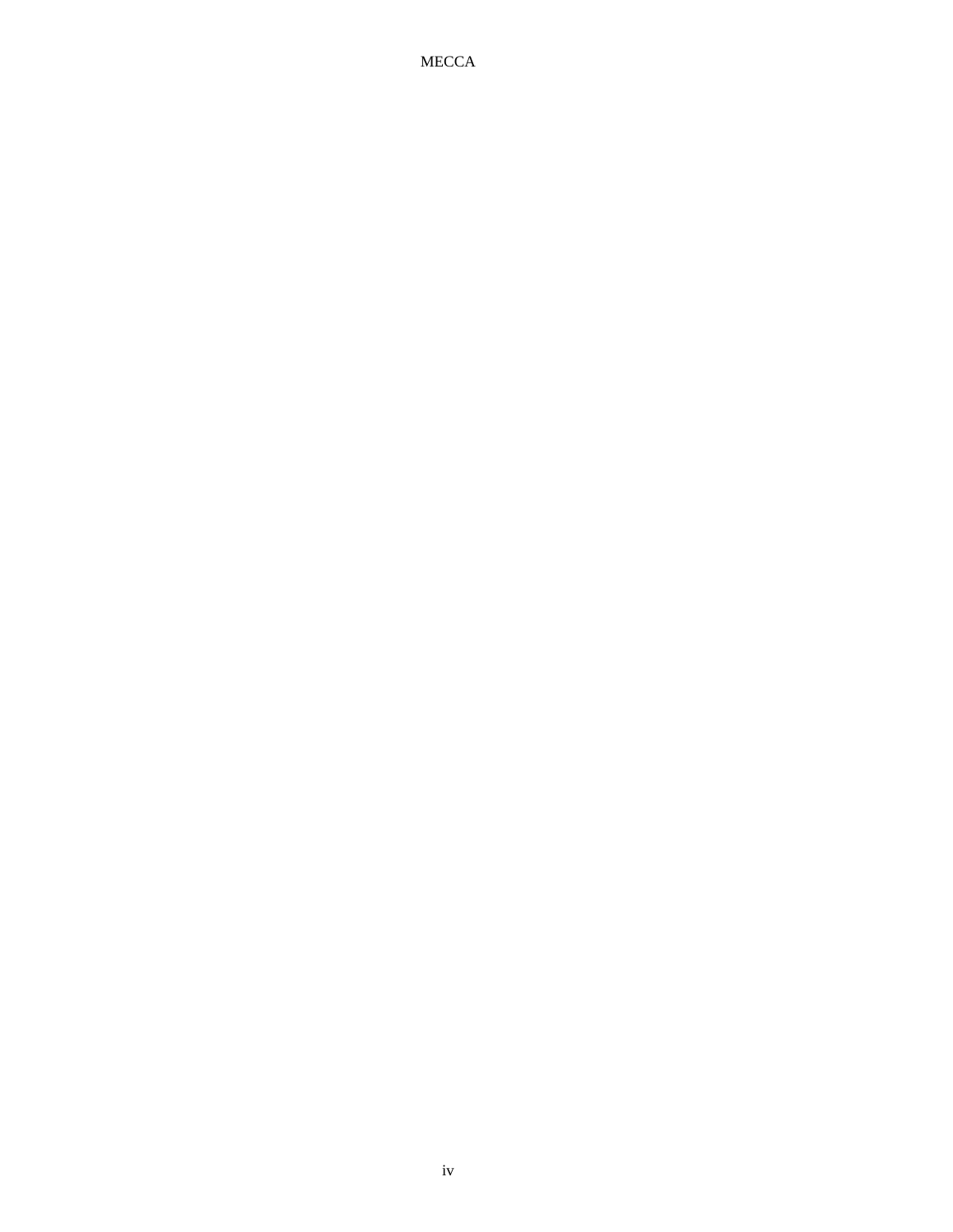#### **Introduction**

MECCA is a system currently under development at Digital's Network Systems Laboratory in Palo Alto, California. A beta-test with 50 members currently exists. Two larger installations, with 1500 and 250 members, will be in place by late February 1993.

The goals of the MECCA design are simplicity, generality and flexibility. MECCA provides a flexible set of tools for managing electronic mail (email) communication and accessing information via email. It gets information easily to the the right people based on who, where or what they are or on their interests.

The difference between MECCA and all other email distribution systems is that it provides automatic administration of a membership-based email community. Membership is defined as the existence of an entry in a database. The concept of membership implies the existence of policies for acceptance as a member and the provision of security against intrusion by nonmembers. We separate the notion of policy from that of mechanism by providing mechanisms for instituting policies rather than defining what those policies should be.

This note describes the functionality of a full MECCA system as well as the prototype currently under beta test. Section 1 is an overview of the design and functionality provided by an instance of MECCA. Section 2 describes the prototype system. Section 3 gives a more detailed description of the system's functionality.

#### **1. Summary of Core Functionality**

The system is designed to run on a single central machine that is accessible by email from all users of the system. Messages to be sent through the system are handled as they come in. Updates to the data base occur nightly (or at some regular time). The users of the system need *no special hardware or software*. They need only have access to a system which can get email to and from the central machine. The users of a single MECCA system can all be running different software on different types of hardware.

#### **1.1. Core Services**

The heart of a MECCA system is a data base of profiles of its users maintained on the central machine. Each profile is provided, maintained, and can be modified, via email, by the user it describes or by the system administrator. Using this data base, MECCA provides five related services. Currently, requests for different services are distinguished by addresses to which they are sent.

- **Administrative Services:** Handles requests to add users, change profile entries, suggest changes to the system or administrative policies, file bug reports, and ask for help or general information about the current data base contents.
- **Direct Mail Service:** Allows messages to be directed to subsets of the members based on information about the potential recipients contained in their profiles. A line in the sender's message specifies the attributes of users to whom she wishes the message sent.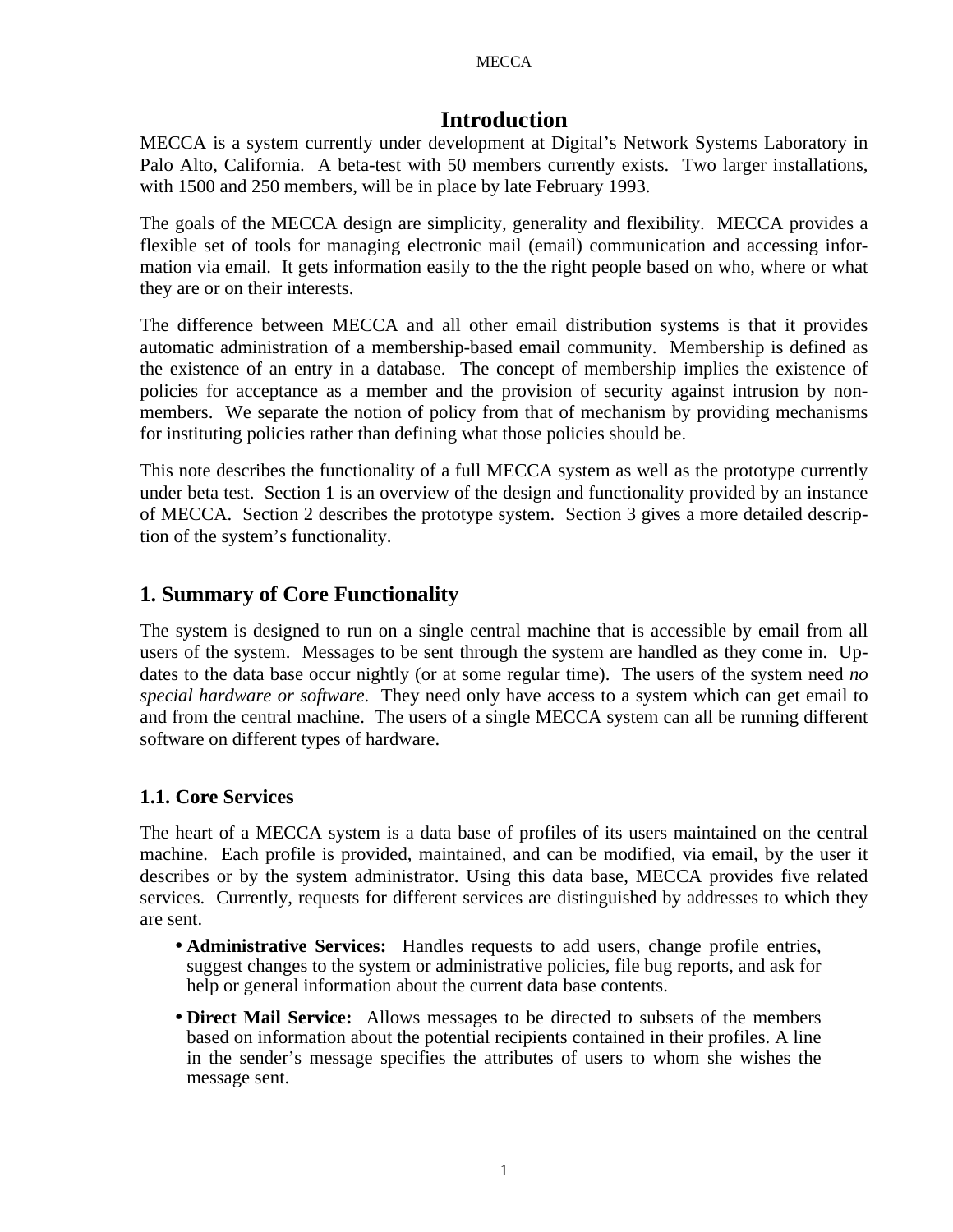- **List Creation Service:** Requests information about the users of the system. Like direct mail, the person sending the message specifies the attributes of users to be located. She also specifies which information about those users she would like to receive. This can be used to locate individual users, create mailing lists, perform statistical studies and so forth. A user can specify different levels of privacy for individual pieces of information in her profile allowing some information to be used only for message routing and not for list creation.
- **Publication Services:** Published messages contain descriptive information about their contents. Members specify in their profiles what subjects are currently of interest. Messages are forwarded only to interested members. This is essentially a subscription service. The subjects are arbitrary and can be used to establish threads of discussions that a user may choose to follow.
- **Retrieval Service:** Allows the retrieval of all published messages and some direct mail messages from an archive.

In addition, by modifying the contents of her profile, a user may:

- Specify that some mail is to be summarized on a daily or weekly basis and other mail is to be sent in full.
- Turn on or off the receipt of either direct or published mail (*e.g.* while on vacation).
- Request that some or all fields in the profile that is used to route direct mail may not be returned as the value of a list creation request.
- Have mail delivered either as it arrives or in batched collections (full copies of all messages on a subject concatenated into a single message).

#### **1.2. Flexibility**

MECCA is designed to be extremely flexible. As mentioned above, mechanism and policy are separated. For example different policies for membership and security can be implemented for each instance of MECCA. In addition, the data base used to represent membership can be built as a part of a MECCA installation, or the email portion of MECCA can reference an external data base. Finally, the user interface can be changed. The current interface, a query language described below, is only one possibility.

#### **1.3. Extensibility**

The system is designed to be flexibly extensible. The mechanism used to extend services is the data base profile. A profile in the data base serves two purposes. It gives the person it represents the right to send messages through the system and it allows that person to selectively receive messages going through the system. In fact, a profile can represent a person or it can represent a program. The program it represents can provide an arbitrary message based service to the members of the data base. It is logically irrelevant whether the program executes locally or on some distant machine. A wide range of services can be provided this way.

For example, the archiver will be implemented as an extended service rather than as part of the core of MECCA. It will be a separate program represented by a profile. The profile will specify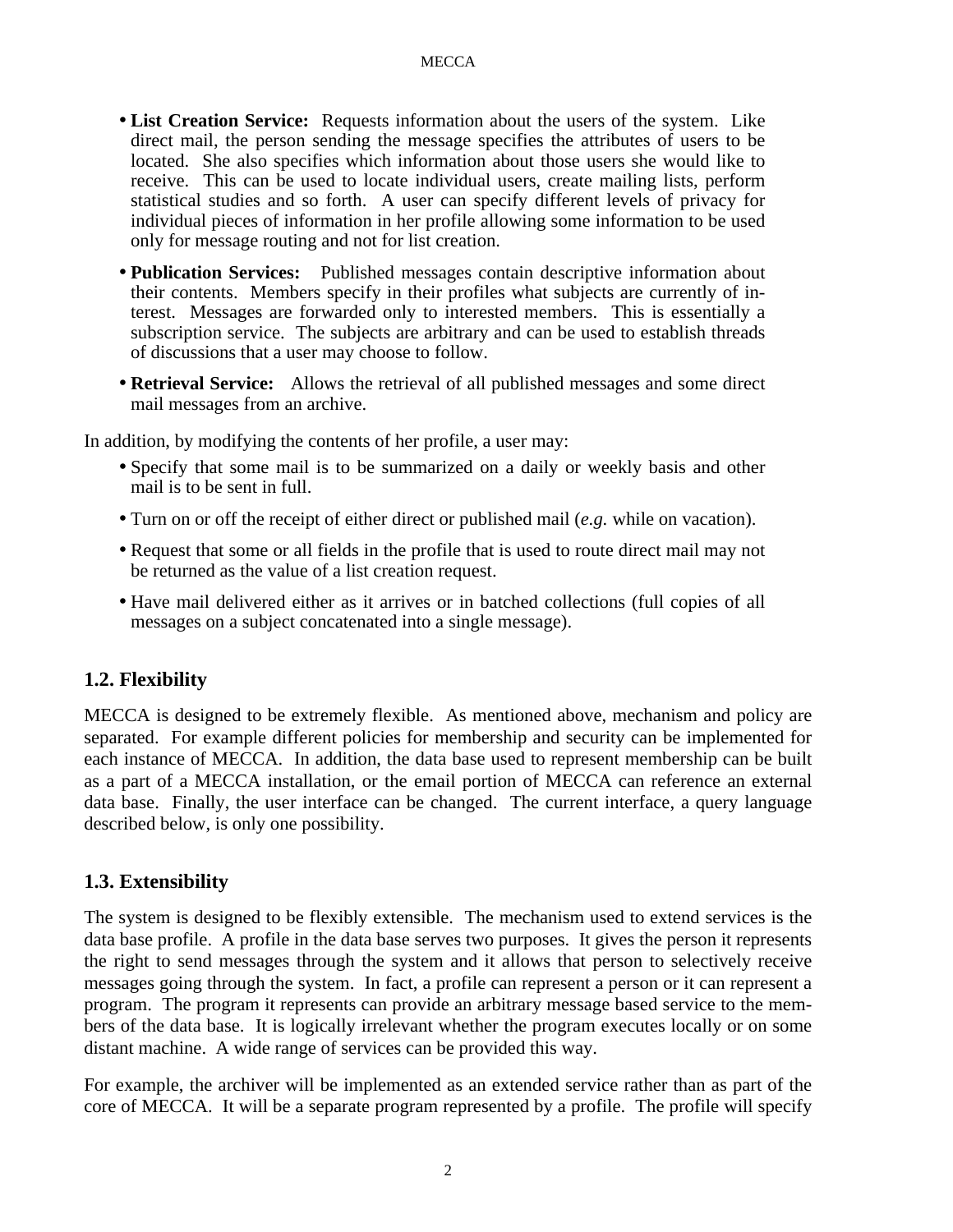that the archiver subscribes to all published mail and any mail sent explicitly to it. Any number of different archive services could be made available.

Existing external services can be accessed via MECCA. For example, one might provide access to an on-line news service, representing that service with a profile. The profile would admit wire service-generated messages into the system. Each individual member could describe in their profile the news areas that are of interest.

Another possible kind of extension is one in which a profile represents a program which performs some operation on messages going through the system. For example, a profile could represent a program which collects statistics about some or all of the messages going through the system and them periodically generates reports that are available to members.

#### **2. The Prototype Implementation**

The current working prototype implementation includes all administrative services, direct mail, published mail. List creation, archives, and summarization are to be added soon. It is under beta test with approximately 50 users. The first two installations, with 250 and 1500 users, will take place in late February, 1993.

The prototype system runs on top of Ultrix and implements its own simple data base rather than using a commercial data base system. The choice of query language, as well as the membership and security policies are those described in the next section and are specific to the particular instance of MECCA.

#### **3. A more detailed look at functionality**

This section takes a closer look at each function. We use sample internet style address of the form service@company.com to represent the five addresses to which the request types are sent.

#### **3.1. Administrative Functions**

A message sent to admin@company.com could initiate any of the following services depending on the content of the Subject: line in the message.

| Subject:       | Service performed:                                                                                                                                                                                                         |
|----------------|----------------------------------------------------------------------------------------------------------------------------------------------------------------------------------------------------------------------------|
| subscribe      | Returns a description of MECCA and an application<br>for membership.                                                                                                                                                       |
| adduser        | Expects a filled out application for membership in<br>the body of the message. If correct, <i>i.e.</i> , the applicant<br>meets the membership requirements, the user is added and an<br>introductory message is returned. |
| profile-send   | Returns a copy of the user's current profile.                                                                                                                                                                              |
| profile-change | Replaces the user's current profile with a profile                                                                                                                                                                         |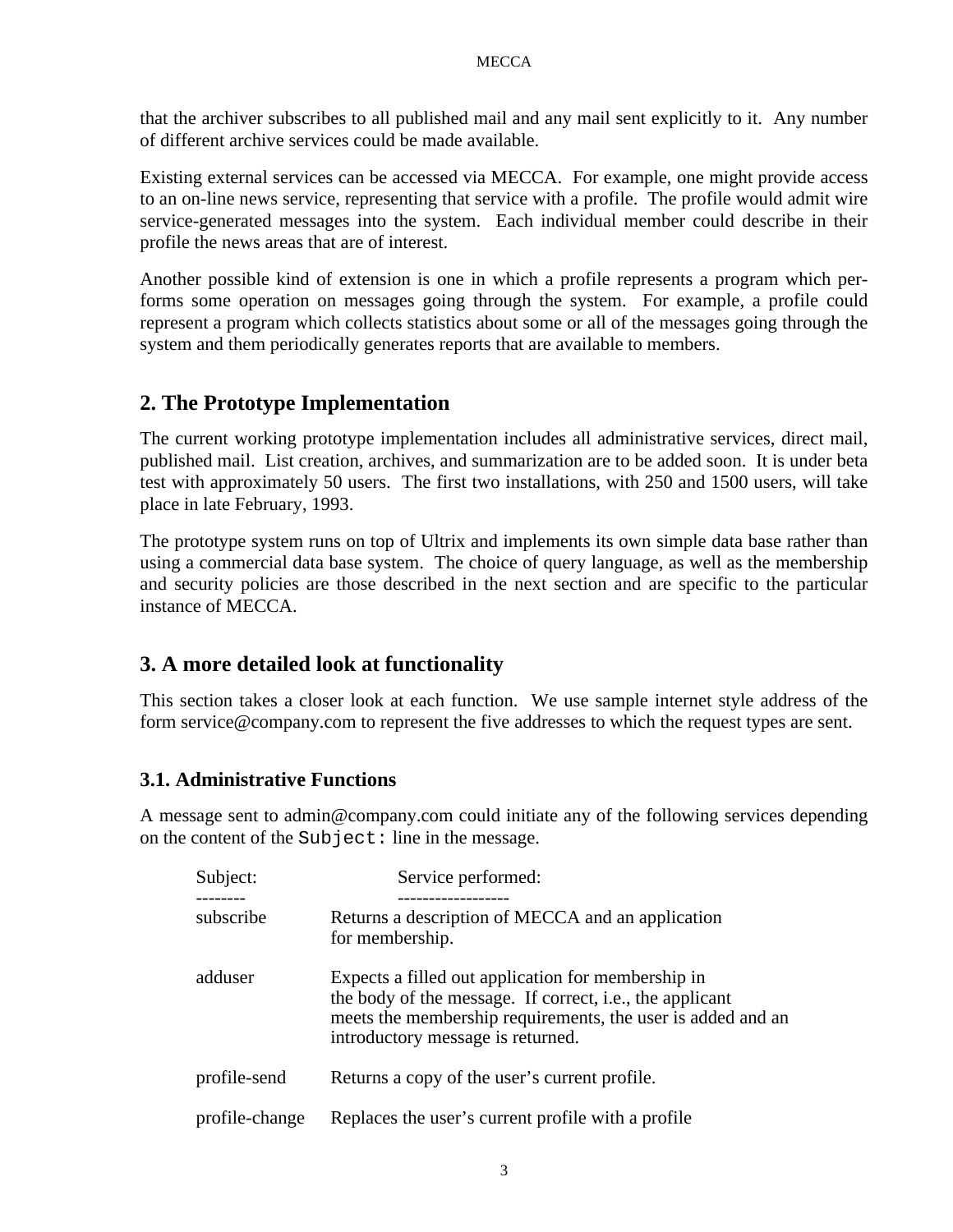|                                                         | contained in the message unless it fails to parse.<br>The actual update which will affect the results of<br>queries takes place over night.                                                                                   |  |
|---------------------------------------------------------|-------------------------------------------------------------------------------------------------------------------------------------------------------------------------------------------------------------------------------|--|
| profile-delete                                          | Removes the users profile, completely<br>deleting her from the data base.                                                                                                                                                     |  |
| summarize-profiles                                      | Returns a list of all keywords used in the<br>data base or a list of the values for specific keywords<br>if a Keywords: <list keywords="" of=""> line appears in the<br/>message.</list>                                      |  |
| add-address                                             | Adds (overnight) a new legitimate source address<br>to the user's profile. Message must contain valid<br>True-Name: and Password: fields. The source<br>address added is taken from the From: field of the<br>message header. |  |
| delete-address                                          | Same as above, but the address is deleted.                                                                                                                                                                                    |  |
| bug                                                     | Message is forwarded to the implementation team.                                                                                                                                                                              |  |
| suggestion                                              | Message is forwarded to the administrator.                                                                                                                                                                                    |  |
| help                                                    | Returns the short form of the MECCA documentation.                                                                                                                                                                            |  |
| help-long                                               | Returns the long form of the MECCA documentation.                                                                                                                                                                             |  |
| help.ps or help-long.ps<br>As above, but in postscript. |                                                                                                                                                                                                                               |  |

#### **3.2. Profiles**

At the heart of MECCA is a data base of member profiles. This section describes the type of data base currently provided for a MECCA installation. The goals of this design is to provide maximal flexibility for the user to describe herself and her interests.

A profile is a series of entries of the form

#### **<keyword>: <value string>**

There are a few required keywords and a few keywords with constrained values, but, in general both keywords and values are completely arbitrary. That is, a user can make up keywords and values at will.

To change her profile, the user edits a copy of her current profile and sends it to admin@company.com with the string profile-change in the Subject: line.

A current copy can be requested by sending a message to admin@company.com with profile-send in the subject line.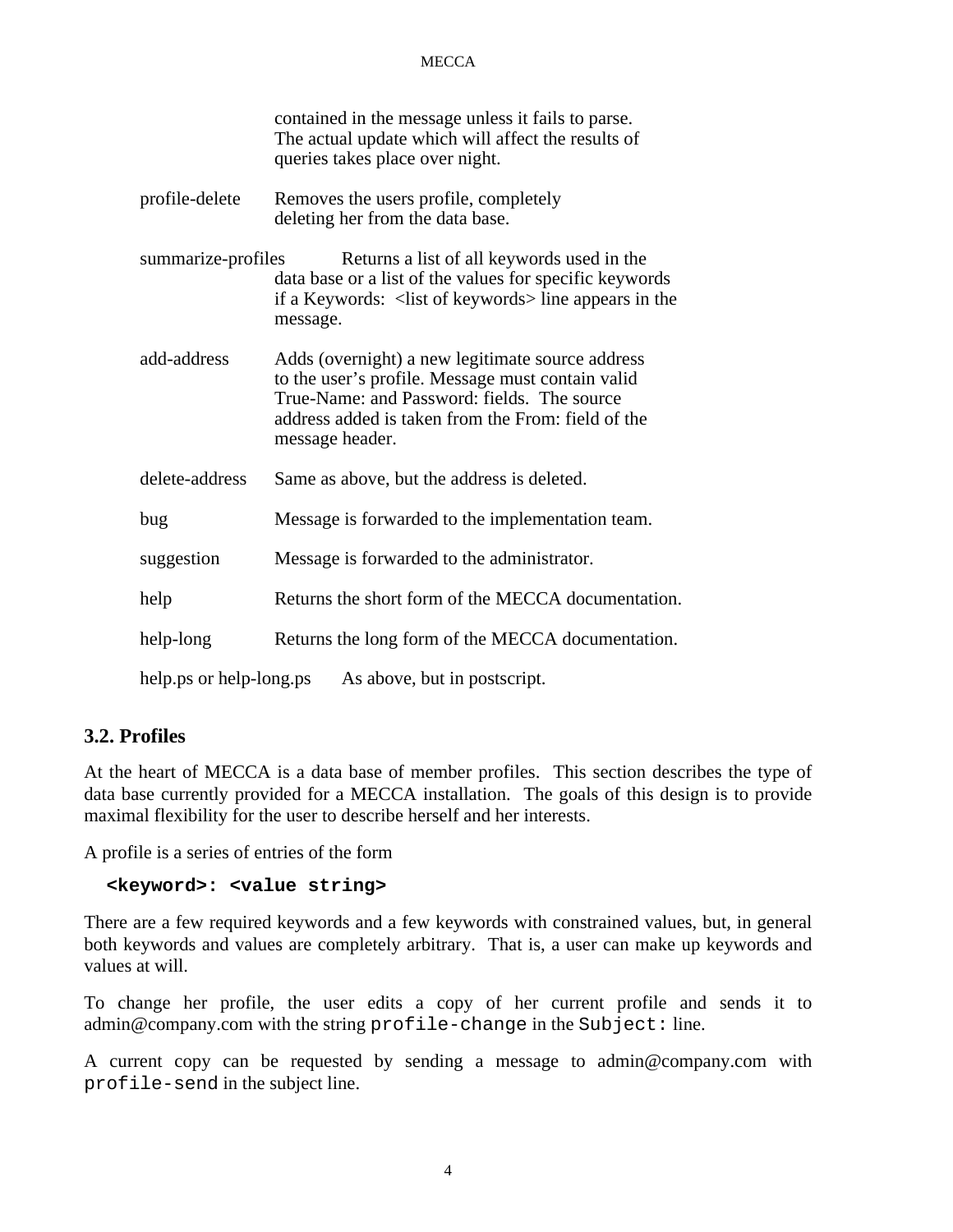```
Example Profile:
 Name: Anita Borg
  Email-Address: borg@pa.dec.com
  Incoming-Email-Addresses: borg borg@pa.dec.com
          borg@nsl.pa.dec.com
  Accepting-Mail: All
  Geographical-Area: SFBayArea
 Work-Address: Network Systems Lab
                  Digital Equipment Corp
                  181 Lytton Ave.
                  Palo Alto, CA 94301
 Work-City: PaloAlto
 Work-State-Province: CA
 Work-Country: USA
 Work-Telephone: 415-688-1367
  Technical-Interests: data base architecture email
          operating-systems performance memory
  Technical-Expertise: operating-systems performance memory
  Current-Work: operating-systems performance memory database
  Type-of-Work: design program research
 Type-of-employer: industry
  Conferences-Attended: asplos sosp
  Employer-Name: Digital
 Memberships-Professional: ACM IEEE
 Highest-Degree: Doctorate PhD
 Highest-Degree-Year: 1981
 Highest-Degree-Area: CS
 Highest-Degree-School: New York University
 Home-City: PaloAlto
 Home-State-Province: CA
```

```
Available-For: review-for-conference program-committees
        review-for-journal speaker
```
In the sample profile, the required keywords are

**Home-Country: USA**

- Name
- Email-Address where mail is to be sent
- Incoming-Email-Addresses legal incoming addresses from this person
- Accepting-Mail gross control of the type of mail this user wants possible values are all, direct, publish, none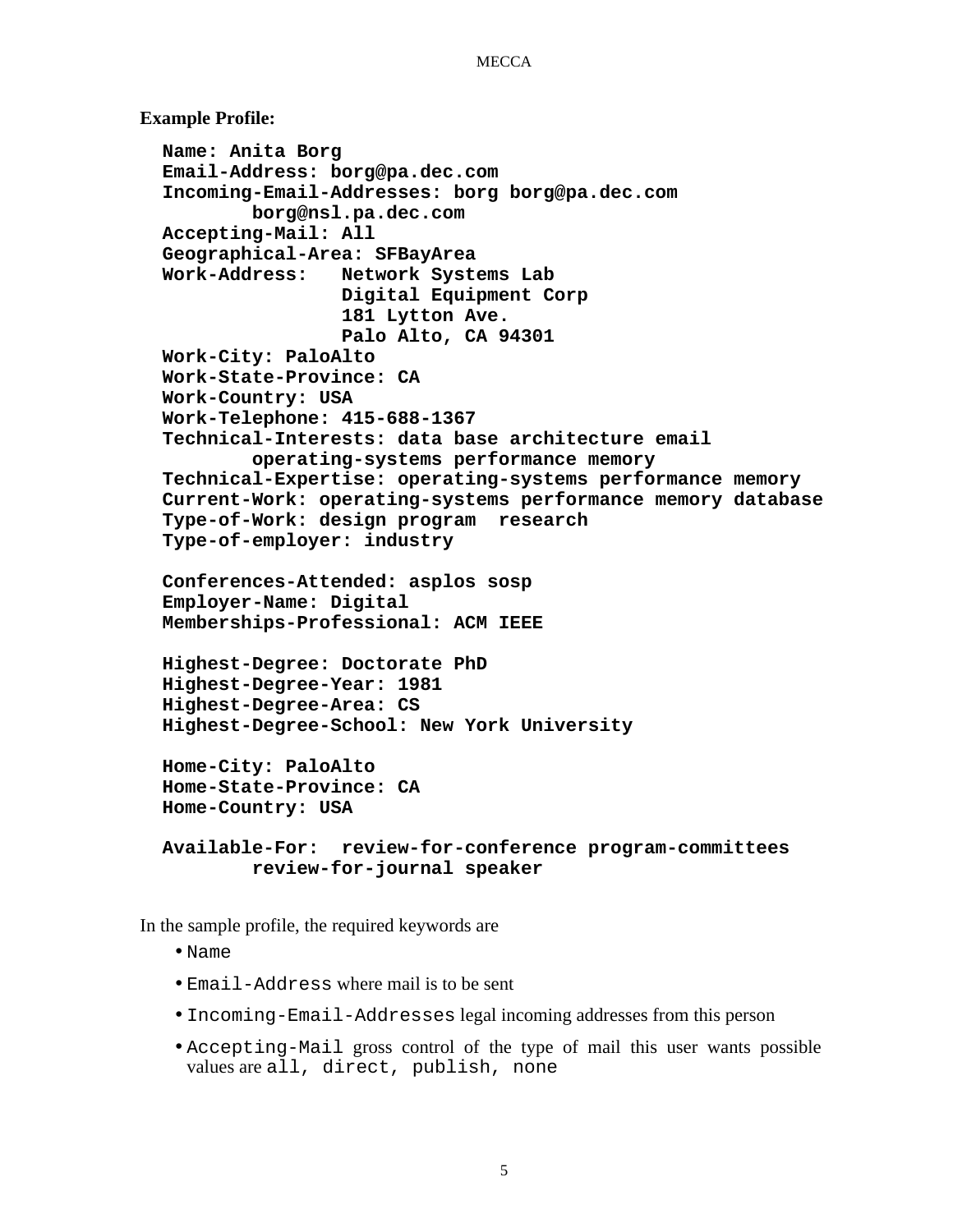All other keywords and values are arbitrary.

#### **3.3. Keywords and Values in Use**

For the freedom to choose arbitrary keywords and values to be useful, multiple users must agree to the same string to mean the same thing. To that end, a user may request a list of all keywords currently in use or a list of all values associated with a a keyword.

The list of the currently used keywords and a list of values currently associated with keywords are compiled once a day.

To get a list of the currently keywords, send a message to admin@company.com with summarize-profiles in the Subject: line.

To instead get a list of values for a set of keywords, include at the beginning of the message a Keywords: line containing the keywords.

In the returned message, the frequency with which a keyword or value appears in the data base is indicated with asterisks. One asterisk indicates that the value or keyword is used in 10 or more profiles. Two asterisks indicate that the value or keyword is used in 100 or more profiles.

#### **3.4. The Query Language**

The current interface to the data base of members is a simple query language. This interface is appropriate for the technical users our early installations, but is not an inherent part of the system. Alternative interfaces can be layered on top of the query language either as part of the core system or as message translators. Queries are used in messages and in the profiles as described in later sections.

The legal primitive queries are:

```
(exists? <field name>)
(empty? <field name>)
(contains? <word> <field name>)
```
They result in case insensitive word matches.

Compound queries may be formed using and, or and not:

```
(and query-1 query-2 ...)
(or query-1 query-2 ...)
(not query)
```
In all cases,  $a \leq w \text{ord} > i$  is any string that does not contain white space (blanks and tabs). Punctuation is ignored. The legal values for <field name> depend on the use of the query and are described in the paragraphs below. Queries are used for four purposes in this system.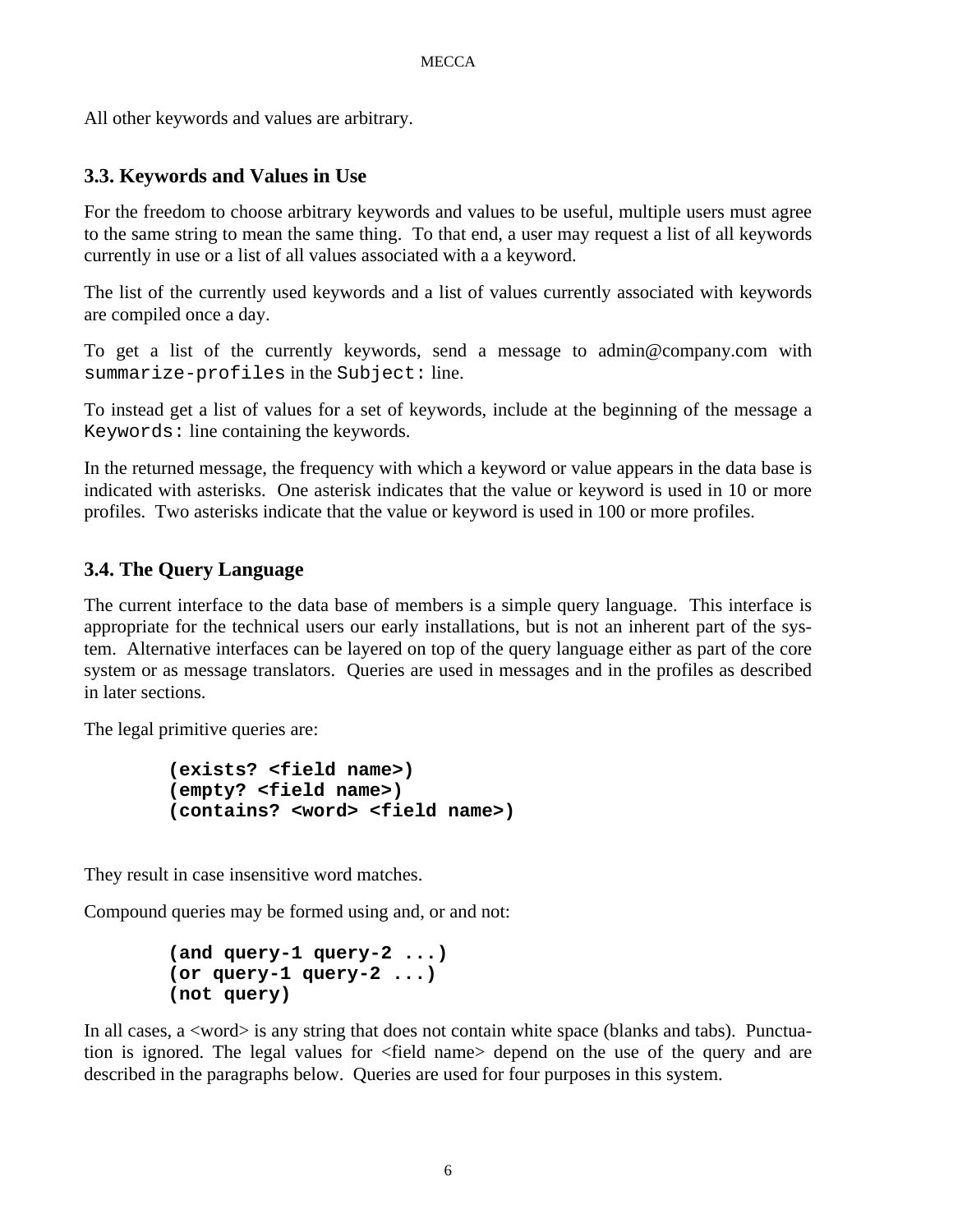#### **3.5. Direct Mail**

Direct mail allows the sender to specify the subset of the data base to which a message will be targeted. Direct mail is sent to direct-mail@company.com.

The message must include a line of the form

**Directed-To: <query>**

This must appear as part of or immediately following the message header. There are no constraints on the form of the rest of the message.

The message, including the query, is sent to any member whose profile matches the query and who is currently accepting direct mail. Direct mail is always sent in full and cannot currently be summarized.

Direct mail is by default not archived, as this would defeat the purpose of restricting its audience. By including the primitive query, (contains? archiver name), it is possible to cause the mail to be archived.

#### **3.6. List Building**

The list building facility allows the user to collect information about data base members whose profiles match a particular query. List building requests are sent to make-list@company.com.

A list building request contains a query in the Subject: field. The query is similar to that used for direct mail, but may not contain references to the -(private) versions of profile keywords. Only public information may be queried in and returned as the result of a list building request. As usual, continuation lines must begin with white space. The message may contain a Reply-with: field containing a comma separated list of profile keywords. This specifies which fields the requester would like returned. The body of the message may contain descriptive information.

The query is matched against all profiles which specify that they are not hidden, i.e, contain Hidden: No. Information is returned from each matching profile. If the Reply-with: field is present, only the fields specified are returned, otherwise all public fields are returned for every matching profile. The body of the request message is put in the Context: field of the reply. This can be used as a reminder of the purpose of the request.

#### **3.7. Published Mail**

The published mail facility allows the potential recipient of a message to decide whether or not to receive the message based on the content of certain fields in the message. It also allows the recipient of mail to decide whether the mail is to be sent in full, one message at a time, or is to be summarized, compiled, and sent out daily or weekly. Published mail is sent to publish@company.com.

The two profile entries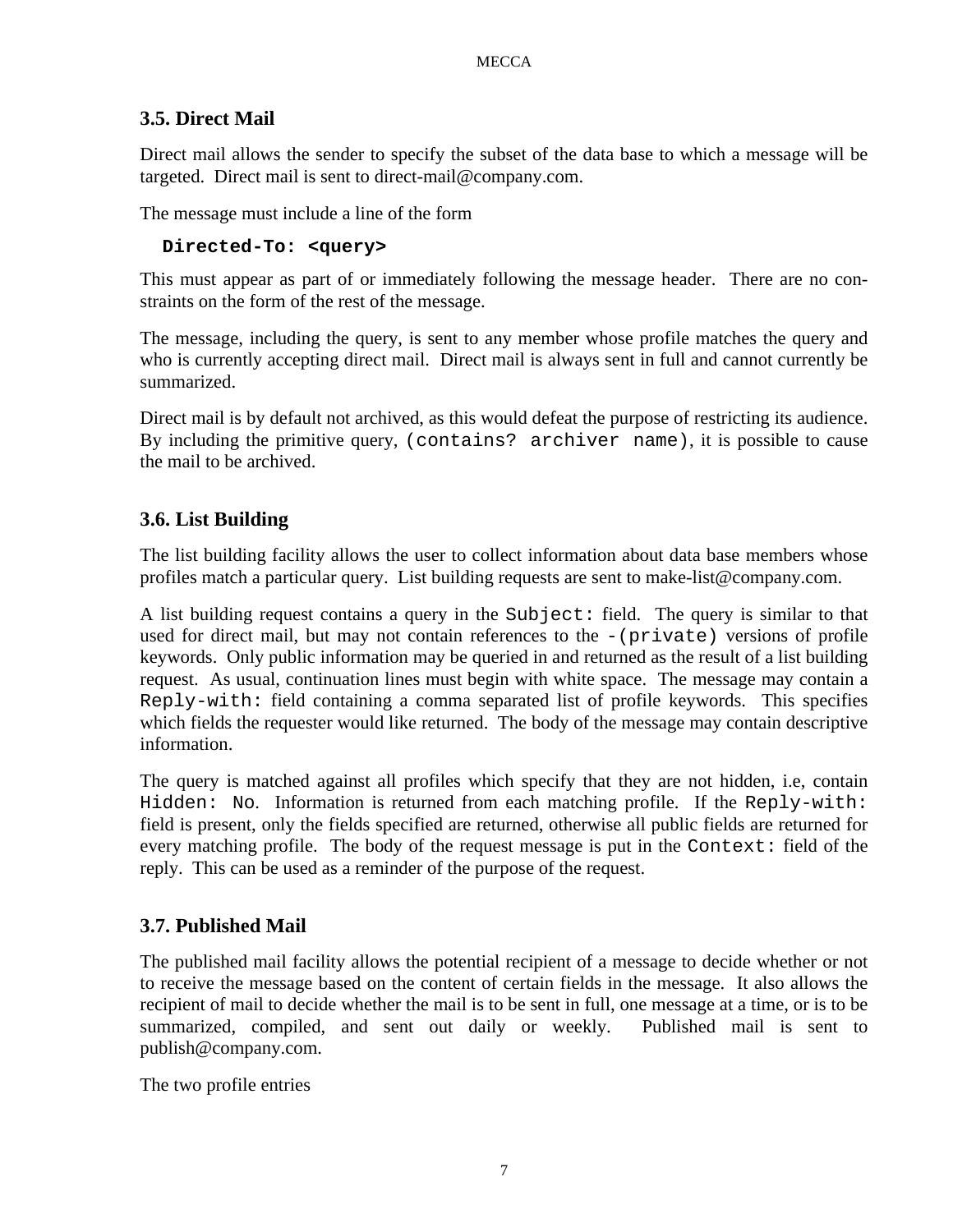#### **Subscribe-Full: <query> Subscribe-Summary: <query>**

are used to specify what published mail one wishes to receive. Queries may refer to the From: and Subject: fields in the message header and the optional Thread: and Keyword: fields in the message body.\* See the description of the query language for precise query formats.

A published mail message may be an ordinary message on any topic that is sent to publish@company.com.

A published message may optionally contain either of two special fields which may be queried via the subscription mechanism described above.

#### **Keyword: <topics>**

allows the sender of published mail to specify what she feels are the most relevant topics covered in the message. "Keyword:" must start the line. A list of white-space separated topics follows. If the list takes more than one line, continuation lines must begin with white space.

#### **Thread: <thread-name> [new]**

is used to connect a series of messages in a named conversation called a thread. It allows individuals to find out about new threads and to subscribe to particular threads.

A user wishing to begin a new conversation called xxxxx includes in her message the line

#### **Thread: xxxxx new**

Anyone subscribing to new threads will receive the message. A user subscribes by conjoining the primitive query (contains? new thread) appropriately with her Subscribe-Full or Subscribe-Summary query. Upon receipt of the first message of a thread, she may chose to update her subscriptions with (contains? xxxxx thread) in order to continue getting related messages. It is up to users to put the right thread names in their messages when they wish them to be part of an ongoing discussion.

\* We may eventually provide the ability to search the entire message body if performance is not a problem.

#### **3.8. Combining Direct and Published Mail**

To assure that a certain subset of members gets a message AND that anyone interested in the subjects also can get it, include a line

#### **Directed-To: <direct-mail query>**

in a message sent to publish@company.com. The message will be sent at most once to any member, thus avoiding the duplication of messages that could occur were a message twice, once as published mail and once as direct mail.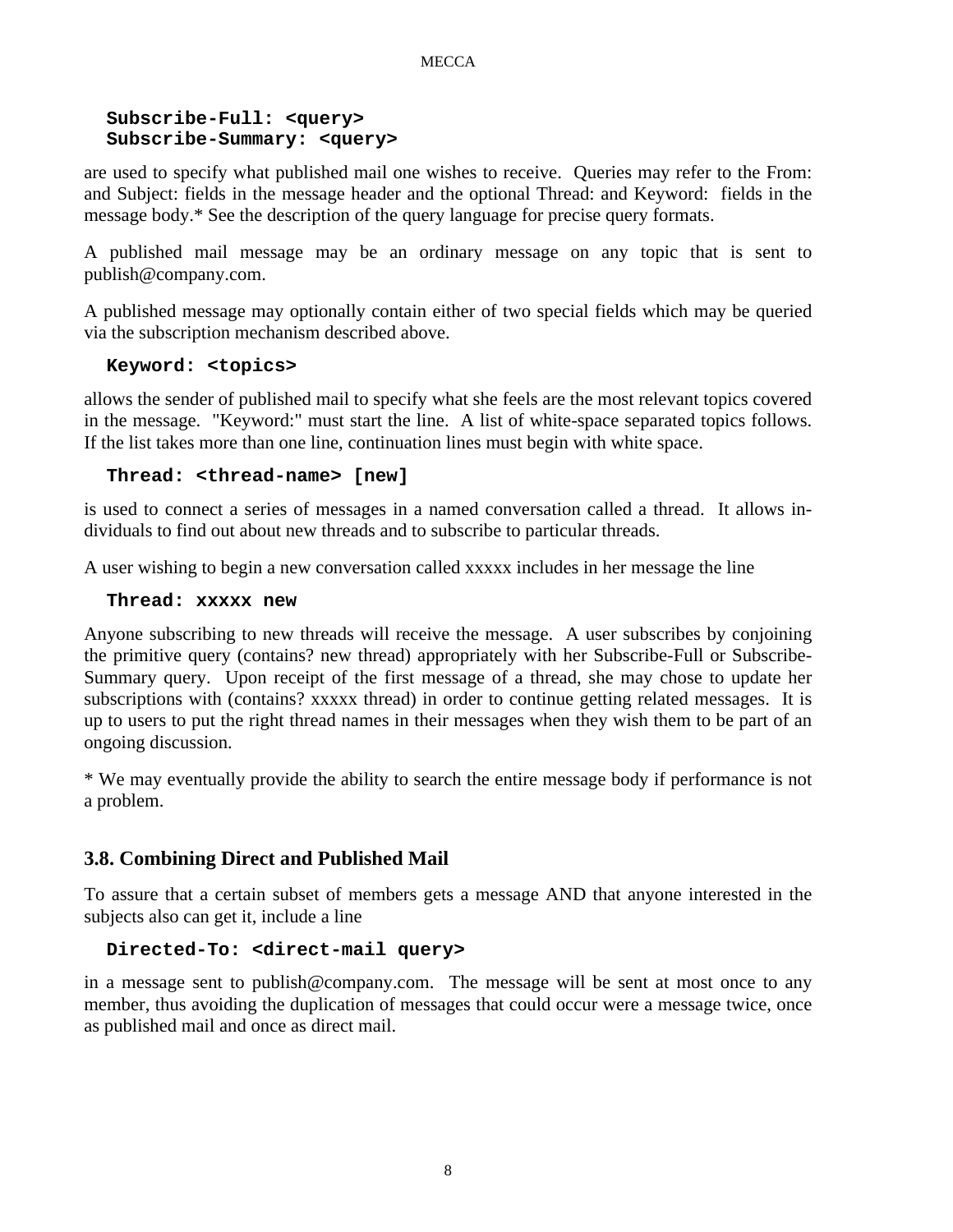#### **3.9. Security and Privacy**

There are two issues addressed in this section: Security of the system as a whole and privacy of an individuals data base entry. Security for the system involves authenticating all messages to assure that only members of the data base can use the data base. Privacy is assured by providing users with a number of ways of controlling the nature of the access that legitimate members have to their profile.

#### **3.9.1. Authentication**

Our goal has been to provide some degree of security from unauthorized access without burdening users or requiring anything more of a member than that she have email access. The system is only as secure as is normal private email.

With the exception of mail requesting addition to the data base, only messages from members is accepted. Membership is validated on one of two ways:

- The message is from an email address that is recognized as being that of a member, i.e., it is contained in the the INCOMING-EMAIL-ADDRESSES: field of some profile in the data base.
- The message contains True-Name: and Password: fields with correct values for a member of the data base.

Clearly, forgeries are possible. To limit their effectiveness and assure that they are detected, we decree that all mail to a member is sent to her email address of record, i.e., the contents of the outgoing-email-address: field, rather than to the return address on a message claiming to be from her. While this can result in some inconvenience when interacting with the data base from a new address, it is well worth the added protection.

It is also important that there is at least notification when any changes are made to a user's profile. Any change to the value of the outgoing-address: field results in a copy of the new profile being sent to both the new and old outgoing addresses. Thus, a user will receive notification of any unauthorized change to her profile.

To reiterate:

- You may send mail through the system from anywhere as long as you include your True-Name: and Password:.
- But, any results, e.g. the answer to a list-buiding query, will be sent to your address of record.
- To receive mail elsewhere you must change your profile and wait until the next day for the change to take effect.

#### **3.9.2. Privacy**

In addition to providing assurances that only members of the data base have access to its services, it is important that the information in an individual's profile be used only as that person sees fit. The mechanism described in the above section attempts to assure that only a member may modify her profile, and that any unauthorized access will be noticed. There are also mechanisms to allow a member control over the use of individual fields in her profile.